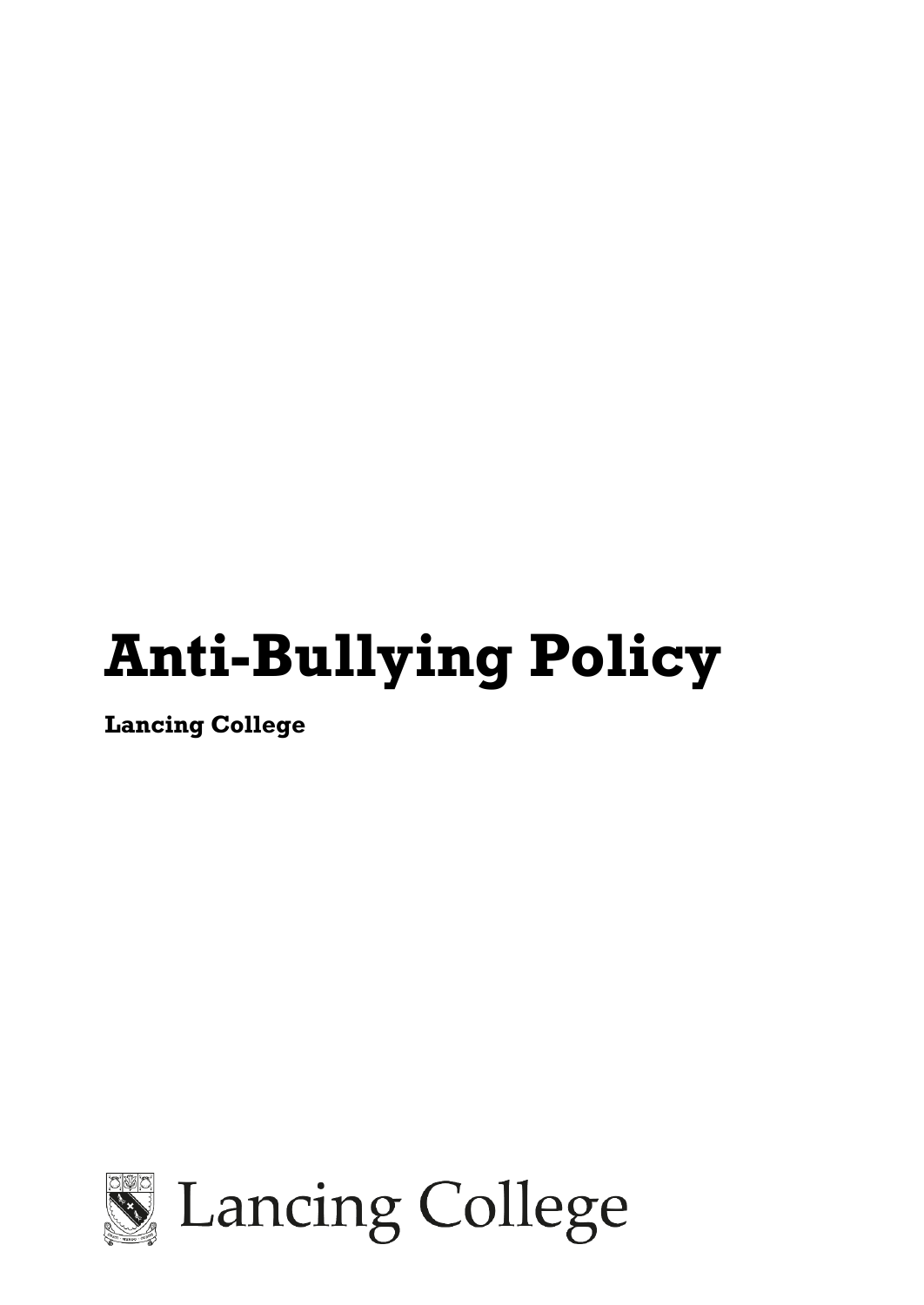# **1 INTRODUCTION**

- 1.1 The College aims to provide a safe, welcoming, supportive and tolerant environment in which each pupil feels valued as an individual, and in turn, learns the importance of tolerance and consideration towards others.
- 1.2 We believe that the school should be a happy and positive community and one in which all pupils feel safe, secure and that they have a voice. We expect pupils to be kind, honest and considerate in their relationships with others and to extend particular care to those who face particular challenges – e.g. pupils suffering from physical or mental ill-health; pupils for whom English is not their first language; pupils with particular educational needs or disabilities.
- 1.3 The example set by staff is of itself helpful in creating a climate in which pupils feel valued, secure and happy. The mutual respect with which staff regard one another and the public demonstration of this are both important. The same applies to the relationships between teachers and pupils: pupils should always be treated with honesty, kindness, professionalism and fairness.
- 1.4 The scope of this policy extends to bullying actions occurring out of school that have a negative effect on pupils in school and the school has a responsibility to respond to disclosures of bullying to its pupils occurring outside the school, in particular where a pupil's wellbeing and progress in school may be affected.

#### **2 DEFINITION**

2.1 Bullying is a behaviour that is intended to harm someone physically or emotionally and is repeated over time. Bullying may be a group or individual activity; it may be an incident or two or a pattern of behaviour.

It intentionally hurts an individual or group physically or emotionally and is often motivated by prejudice, for example on grounds of race, religion, culture, gender, sexual orientation, special educational needs or disability, or because a child is a carer or adopted. It may occur directly or through cyber-technology (social networking websites, mobile phones, text messages, photographs and email). It involves the abuse of power by one or several people who are perceived as more powerful. It may result in serious physical and/ or psychological damage for the victim and, in the most tragic of circumstances, may lead to suicide. Its effects can be long-term and should never be underestimated.

#### **3 AIM**

- 3.1 Lancing College aims to promote a culture in which pupils and staff live and work in a safe, supportive and tolerant environment. Young people should feel confident that they can approach adults about matters of concern to them, and that their concerns will be heard and acted upon. Bullying can only thrive in a culture of secrecy and silence.
- 3.2 Pupils and staff should be aware that bullying of any sort is not tolerated at Lancing College. All members of staff should be acquainted with the College anti-bullying policy and procedures. All staff should be sensitive to the needs of pupils who are the victims of bullying.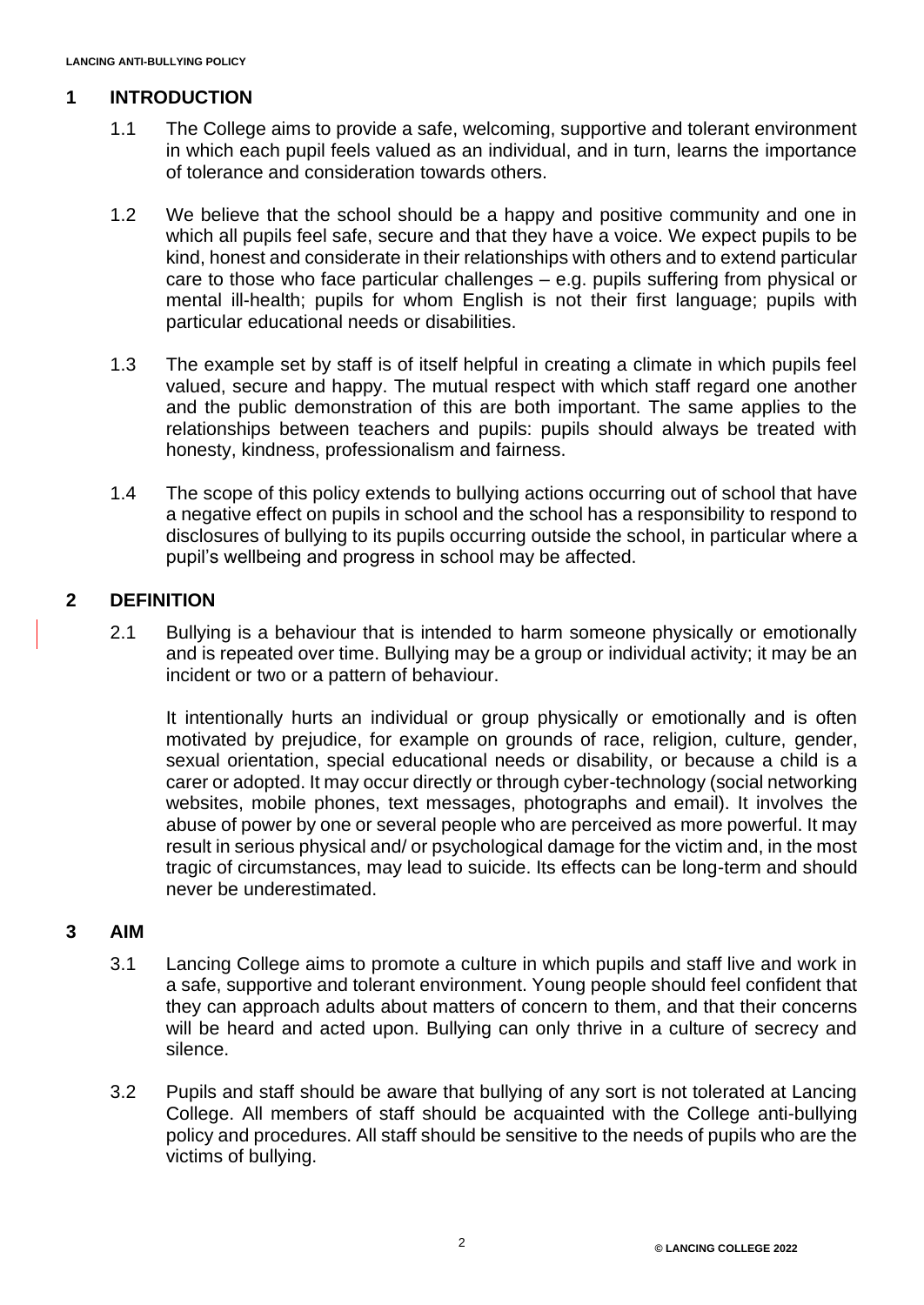3.3 Through training, consultation, questionnaires and dialogue, pupils are fully involved in the implementation, operation, monitoring and evaluation of this policy and so are a key part of the anti-bullying culture of the school.

# **4 OBJECTIVES**

#### 4.1 **Preventative**

- To ensure the protection of pupils from bullying
- To promote communication and good listening between pupils and staff
- To make sure that pupils know that involvement in bullying is a serious offence and will be treated as such by the College
- To ensure that pupils and staff are aware that cyber-bullying and bullying outside school should also be reported and will be acted upon
- To promote the idea of Lancing as a 'talking' school, where those subject to or witnessing bullying bring this to staff attention swiftly and via a wide range of possible routes**.**

#### 4.2 **Reactive**

- To ensure that correct procedures are understood and followed
- To ensure that the policy is consistently applied

# **5 TRAINING**

- 5.1 Annual training for all staff in Safeguarding includes safeguarding children from bullying in school, outside school and online including SEND and other vulnerable or minority pupils. It aims to raise staff awareness so the principles of school policy are understood, legal responsibilities are known, action is designed to prevent problems and sources of support are clearly indicated, including particular expertise beyond the school.
- 5.2 Recent whole-school INSET has focused on awareness about vulnerable or minority pupils and the particular challenges they may face. All teaching and key pastoral staff complete termly Educare modules with a safeguarding and welfare focus (e.g. those on peer on peer abuse, on preventing bullying and on the Prevent strategy).
- 5.3 In addition bullying or potential bullying issues are flagged weekly in the staff briefing; discussed weekly in the HMMs meeting, and considered in a weekly meeting of the DSL with the College Counsellor and the Senior Nurse and in the fortnightly meeting with the College Medical Officer.
- 5.4 All staff know that a bullying incident should be treated as a child protection concern where there is reasonable cause to believe that a child is suffering, or likely to suffer, significant harm. All staff are aware of their responsibility to pass on a record of any bullying concerns/ incidents to the DSL – even if this has been fully dealt with.

# **6 IDENTIFYING BULLYING**

- 6.1 Bullying …
	- Intends to harm: it is deliberate behaviour that seeks to upset and cause distress
	- There is a harmful outcome: one or more people are hurt physically or emotionally
	- Is (generally) persistent and repeated
	- Is direct or indirect (e.g. can involve acts of physical aggression or indirect acts such as spreading rumours)
	- may include the use of technology to perpetrate the abuse, e.g. "cyberbullying"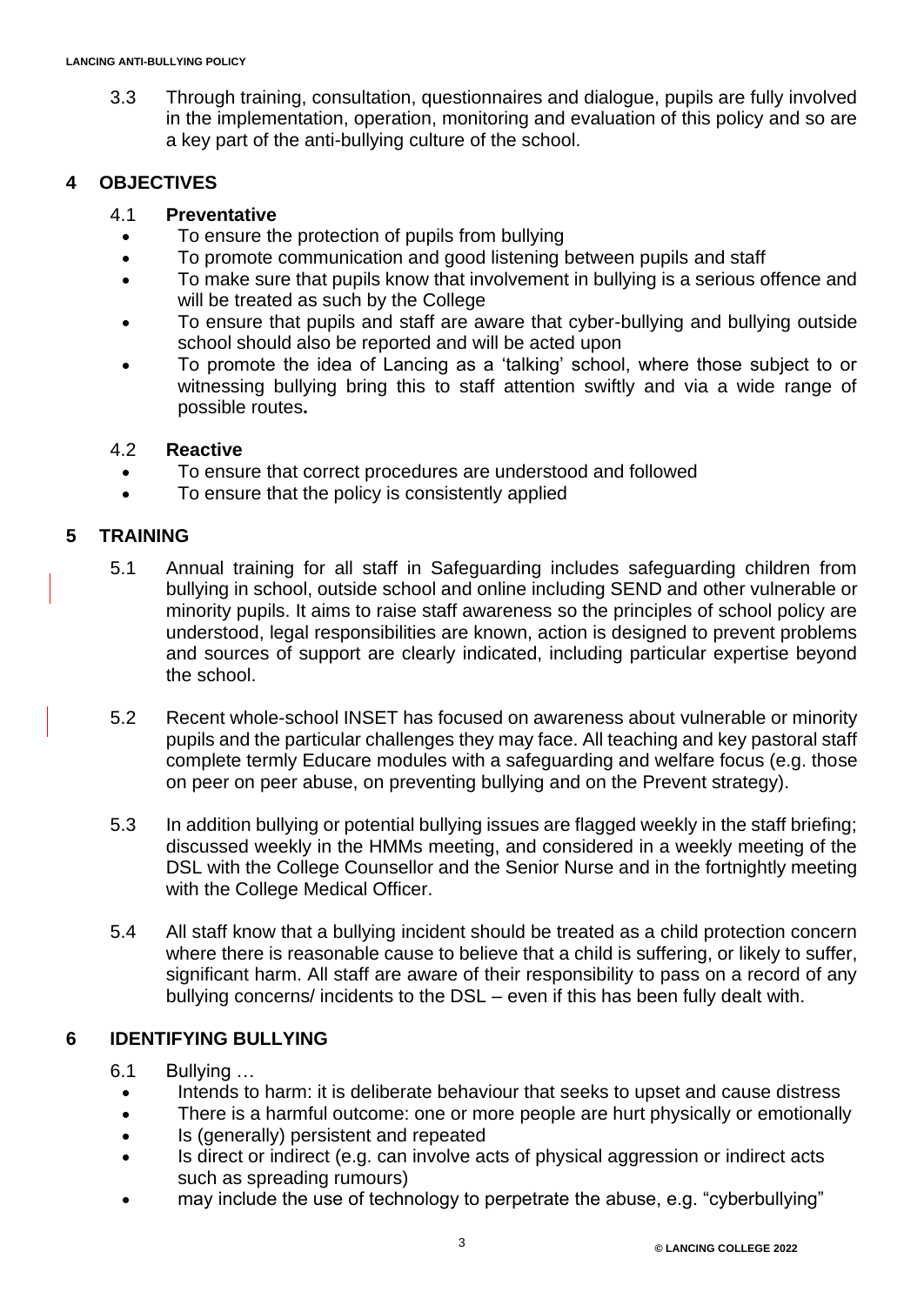Involves unequal power and the abuse of power by individual(s) who may be perceived as being more powerful due to age, physical strength or psychological resilience

#### 6.2 It includes …

#### **Physical attacks**

- actual violence e.g. pushing, shoving, kicking, hitting, pinching
- spitting
- threats of violence or intimidation
- demanding money, property or favours through intimidation
- interfering with property or deliberate damage of property or work

#### **Verbal attacks**

- teasing, name-calling, ridiculing/mimicking/sarcasm
- incitement of others to commit an act of bullying
- spreading rumours
- 'banter' verbal sparring or joking where the intention is to hurt, embarrass or discomfort or where this is the outcome in a relationship where there is an imbalance of power

#### **Emotional attacks**

- ignoring/shunning or excluding someone
- intimidating or embarrassing graffiti tormenting, ridiculing or humiliating someone
- 6.3 Bullying behaviour may focus on any point of difference. Some forms of bullying are discriminatory and include:
	- racially offensive remarks and behaviour
	- sexually offensive remarks and behaviour
	- offensive/ aggressive remarks or behaviour with regard to sexual orientation
	- offensive remarks and behaviour towards someone with a disability
- 6.4 Pupils may also be involved in or subject to other forms of peer on peer abuse, which may include (but are not limited to):
	- gender based violence or intimidation
	- initiation rites
	- sexual violence (rape, assault by penetration and sexual assault) and sexual harassment
	- sending sexually explicit material/ pictures or coercing others to do so or sharing such images ('Sexting')
- 6.5 Bullying is often a group behaviour and happens within a social context. As such there are a number of roles that play out in a bullying context:
	- Victim
	- Participant/ bully (active, taking initiative)
	- Reinforcer (reinforcing bullying behaviour e.g. by laughing or providing an engaged audience)
	- Defender (supporting those on the receiving end, trying to stop the behaviour, comforting, seeking help)
	- Bystander (doing nothing, passive audience)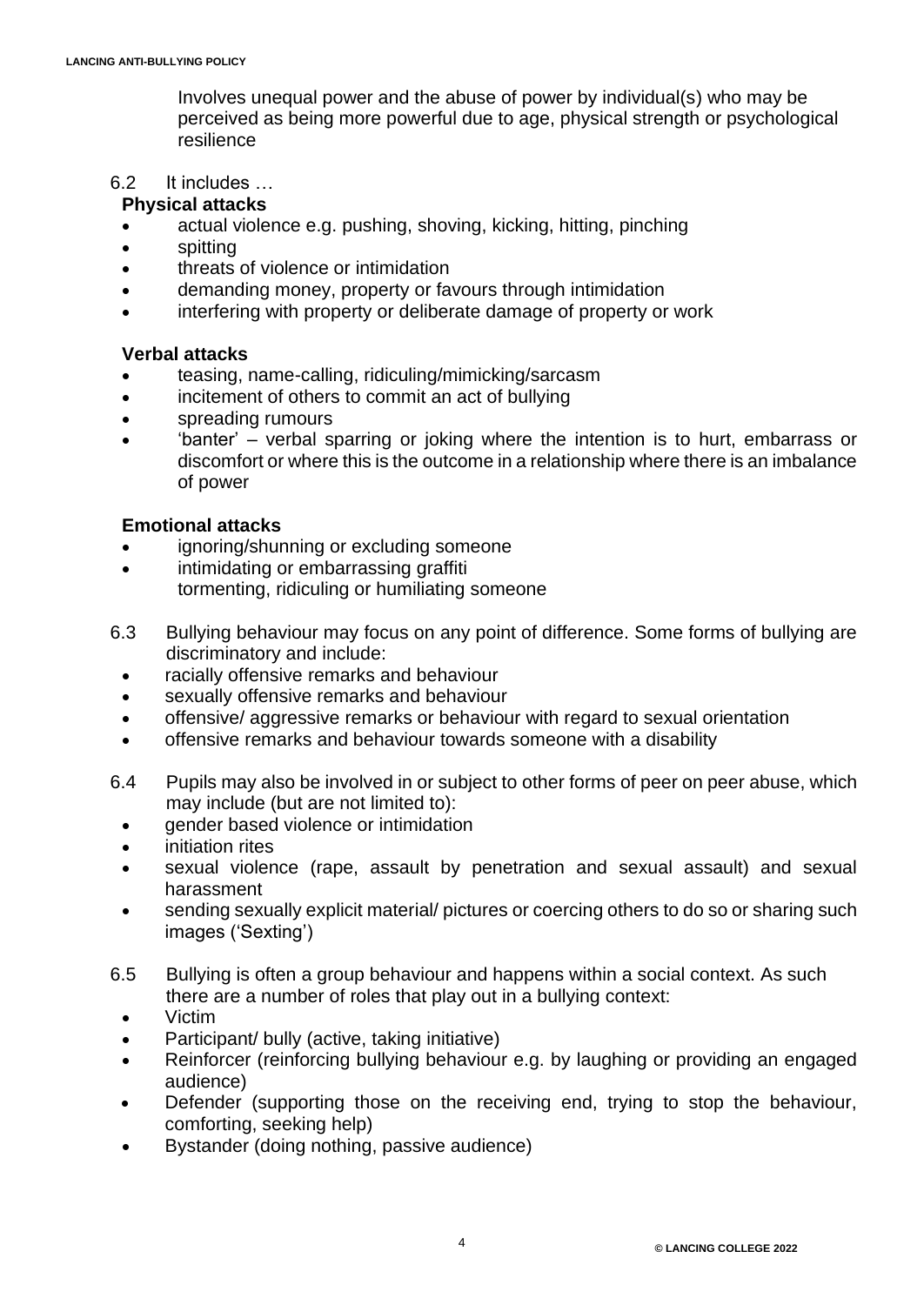# **7 BULLIES AND VICTIMS**

- 7.1 It would be impossible, and wrong, to quantify what makes someone likely to bully and why some individuals may be subject to such behaviour, but there can be patterns:
- 7.2 Young people who bully may …
	- feel excessively criticised at home or in school
- be more aggressive, both to children and adults
- have high social status
- have a need to dominate others
- have little sympathy towards the person they are bullying (or witnesses)
- have experience where aggressive behaviour/ violence is normal
- be struggling to cope academically or in other way
- 7.3 Young people who are bullied may be either passive/ submissive or provocative, and thus
	- have a tendency to be anxious or insecure
	- have few friends
	- have poor social skills
	- have an aversion to confrontation
- 7.4 Those who exhibit bullying behaviour may also have been bullied.
- 7.5 Lancing College, whilst dealing stringently with any form of bullying, will also work with, support, counsel and educate those who have bullied as well as caring for those who have been the victims of bullying.

# **8 SIGNS of BULLYING**

- 8.1 **A pupil may not disclose that bullying is taking place but there may be outward signs that would alert staff to concern that this might be the case:**
	- property, clothes and work damaged or lost
	- unexplained injuries or an injury inconsistent with the explanation
	- a pupil becoming withdrawn and reluctant to say why
	- indicators of anxiety e.g. hyper-alert behaviour, stomach aches
	- a decline in academic attainment
	- a reluctance to attend school or to attend particular lessons or activities
	- requests to be accompanied/ driven to and from school
	- unusual patterns of behaviour regarding money and possessions
	- depression in the pupil; a reluctance to eat or 'comfort' eating; unhappiness, moodiness, irritability; withdrawal
	- a pupil who visits Matron or the Health Centre frequently
	- significant change in generally observed mood, behaviour and responses
	- anger and aggression
	- crying themselves to sleep, having nightmares
	- starting to self-harm; attempting or threatening suicide

Taken individually the above may not be due to bullying, but a combination of several of these signs could be a strong indication of bullying. In any case, if a pupil is experiencing any of these it could be an indication of unhappiness and should be investigated.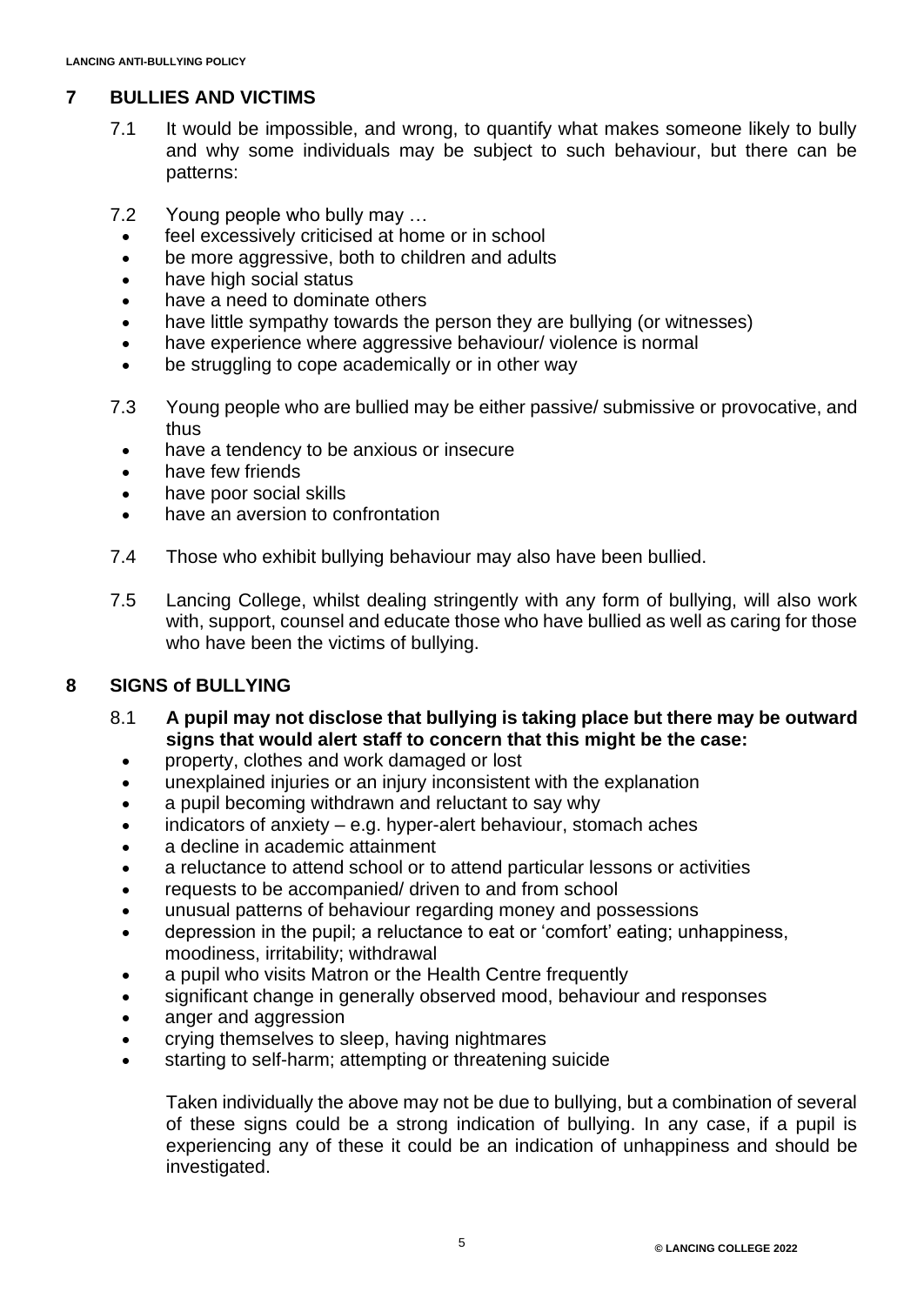# 8.2 **The effects of bullying behaviour may include**:

- Feelings of deep unhappiness that can lead to depression and anxiety and in some cases to self-harm and suicidal thoughts
- Feelings of shame, inadequacy and weakness
- Feelings of anger and bitterness
- Physical illness including stomach aches, insomnia and exhaustions
- Low self-esteem which can affect success in education and work as well as the ability to make friends and sustain healthy social relationships

# **9 COMBATTING BULLYING – SUPPORT STRUCTURES**

- 9.1 All staff, in particular Housemasters/Housemistresses and House Tutors, have a responsibility for promoting an atmosphere of respect and tolerance. Housemasters/ Housemistresses meet with those in their care several times daily and are the most directly in loco parentis and the weekly meeting of tutor and tutee enables one-to-one conversation about a range of issues, which may be largely academic but can also encompass welfare and pastoral issues. Staff live alongside pupils and this accessibility and frequent communication ensures that it is easy for pupils to report bullying and to be reassured that they are being cared for. Each House has a Matron (and boarding House matrons are resident) and a key part of their role is to be a listening ear. Each House has an Assistant Housemaster/ Housemistress (generally resident) who is another port of call and accessible to all in the House.
- 9.2 Richard Dolan (RPD), the Designated Safeguarding Lead and his deputies, Hilary Dugdale (Senior Deputy Head) Anne McKane (AM, Handford Housemistress), Gary Bird (GDB, Head's Housemaster), Kelly Edwards (KVE, Manor Housemistress), James Grime (JAG,Teacher) are responsible for matters of child protection, which includes the anti-bullying policy. Their details are posted around the College, in Houses and they run Child Protection training for all senior pupils and discuss Safeguarding with all pupils via the PSHE programme as well as working directly with individuals and groups where concerns arise.
- 9.3 Richard Harrison (RKH), the College Chaplain, is always available to see pupils to discuss problems.
- 9.4 Jacqui Painter (JLP), and Christina Morris, the school counsellors, are available to pupils on Monday to Friday 12pm – 6pm. Pupils may self-refer via email/ text or phoning, or may be referred (with their agreement) by staff. Their email address counsellor@lancing.org.uk and telephone number (01273 465808) is made known to all pupils and staff.
- 9.5 The Health Centre is open 24/7 and pupils can seek help and advice (and may selfrefer) from the College nursing staff and (if boarders) from the College Medical officers.
- 9.6 The Independent Listener is Rev Thomas Fink-Jensen and he can be contacted on 01903 629 610 or [revthomasfj@gmail.com.](mailto:revthomasfj@gmail.com) This is someone who is not a member of staff or in the employ of the school but knows the school, is familiar with our safeguarding structures, has an enhanced DBS check and is available if a pupil wants to speak to someone independent of the school about an issue that concerned them, to listen and signpost to help.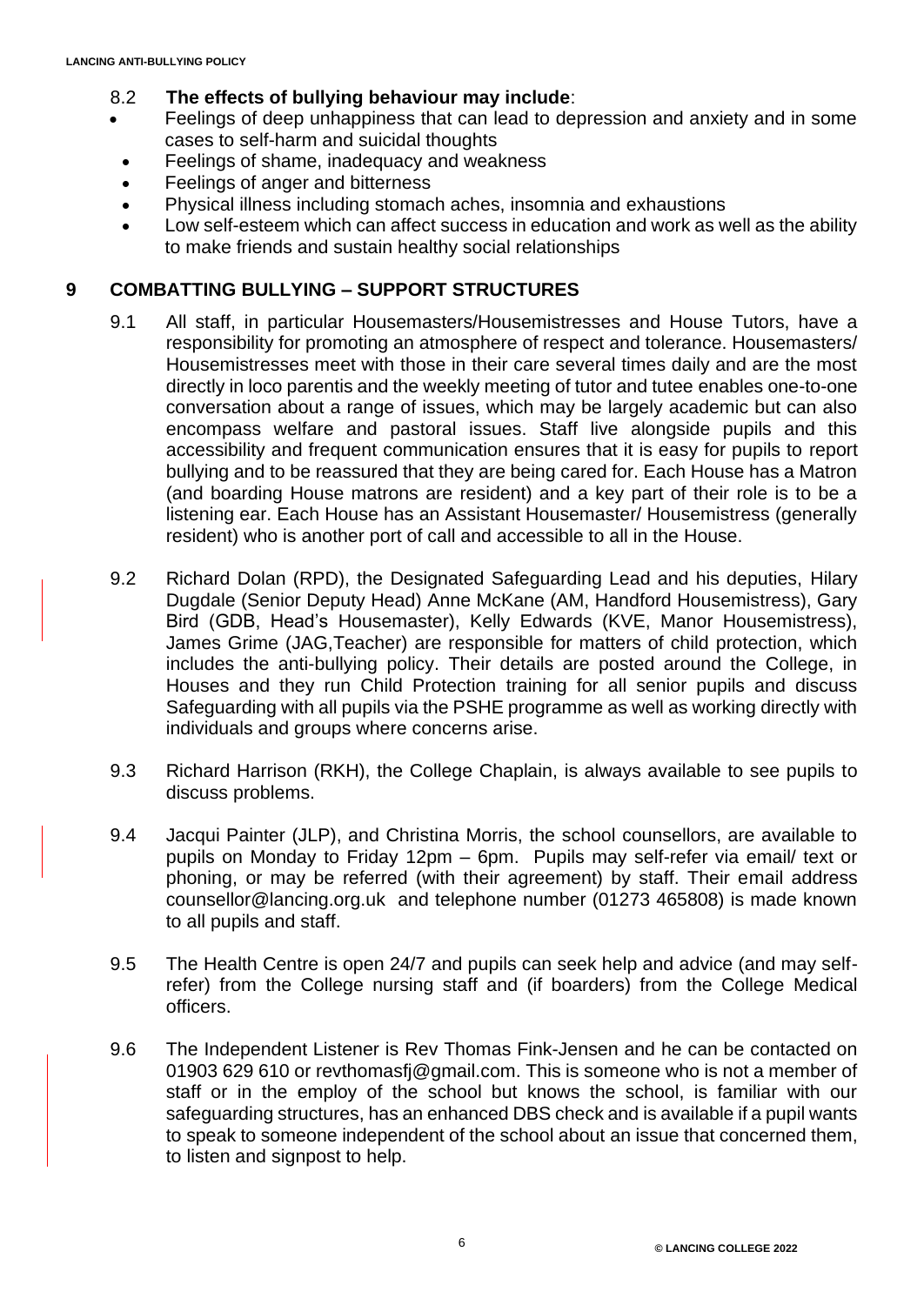- 9.7 The PSHE programme, which runs across all year groups and is responsive to pupil suggestion and input as well as having a core programme, deals with the problem of bullying in the Advent Term of the Third Form, and this (including cyber-bullying and E-Safety) is revisited in the PSHE programme in the Fourth, Fifth and Lower Sixth Form PSHE programmes. Senior pupils are often used to deliver particular PSHE sessions or to supplement PSHE sessions with discussions in-House. This reinforces to pupils the part they can play in preventing bullying, including when they find themselves as bystanders.
- 9.8 The College runs a Peer Support group members of the Sixth Form are trained in listening skills and in Child Protection procedures and make themselves available to other pupils for support and guidance. Posters showing this group are displayed widely across the school including details of individuals' email addresses and how to contact members of this group. This group extends across all the Houses and runs to the supervision of the DSL and the school counsellor and issue-specific training extends across the two years of their 'office'.
- 9.9 The Pupils' Charter (given to new pupils and their parents) contains advice on what pupils can do if they experience bullying and provides reassurance that all complaints will be dealt with seriously.
- 9.10 A digest of the Anti-Bullying Policy is made available to all pupils and staff through the Blue Book, and is displayed widely around the school in classrooms and Houses.
- 9.11 Details of outside agencies (eg Childline) are made available to pupils (for example in the Pupils' Charter and in the Getting Help and Advice notice distributed to all Houses). A new NSPCC helpline 0800 136 663 or (help@nspcc.org.uk) went live on 1 April 2021 to support potential victims of sexual harassment and abuse in education settings. It aims to provide appropriate support and advice to children and adults who are victims of sexual abuse in schools, including on how to contact the police and report crimes. The helpline also provides support to parents and professionals.
- 9.12 House Captains, Heads of House and school Prefects play a role in the pastoral care of younger pupils and their peers and provide reassurance and advice as well as acting as a conduit of concerns to staff. These pupils are given child protection and safeguarding training.
- 9.13 All members of the Lower Sixth Form are given anti-bullying and safeguarding training as part of their induction into the Sixth Form, and consider a range of scenarios and the responses that these might occasion.
- 9.14 National Anti-Bullying week is made a College-wide focus for discussion, training and particular initiatives. This is very much driven by the Peer Supporters who give assemblies, talk in small groups and arrange awareness-raising campaigns.
- 9.15 Regular staff training (including Child Protection (Safeguarding) induction and update training) raises awareness, ensures that school policy is understood and responsibilities are known, legal responsibilities are known, actions are defined to resolve and prevent problems and sources of support are explicitly known about. All staff know that a bullying incident should be treated as a child protection concern when there is reasonable cause to believe that a child is suffering, or likely to suffer, significant harm. All staff are aware of their responsibility to pass on a note of any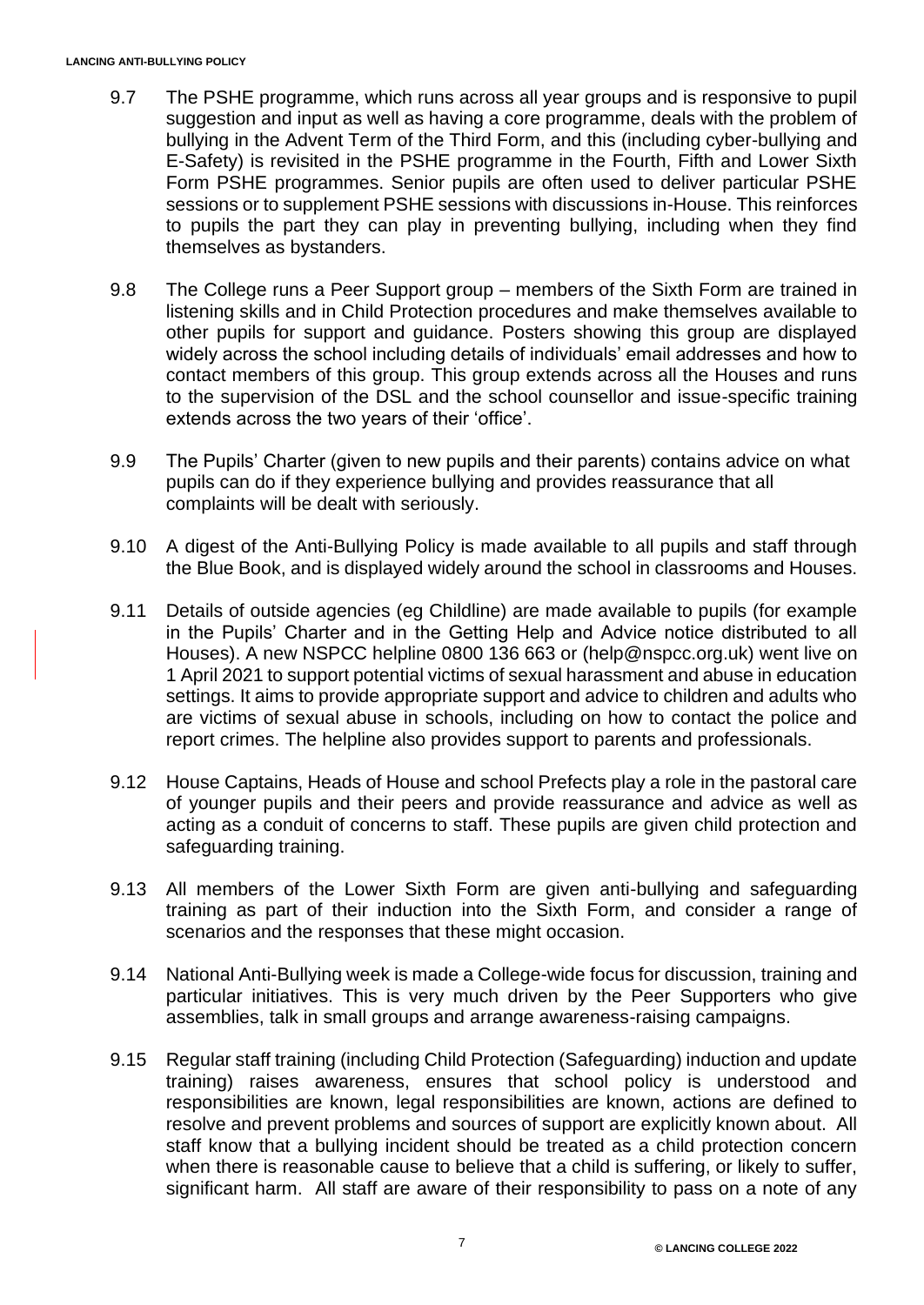bullying concern/incident to the DSL. *Educare* training modules are undertaken termly by all teaching staff, to refresh understanding and awareness.

- 9.16 Bullying issues are discussed with parents and the school works closely with parents in helping to support their children, including making clear to children the part they can play to prevent bullying. This is reinforced by the PSHE for Parents programme which runs on Saturdays throughout the year and looks at issues such as selfesteem; digital awareness; maintaining good mental health, addiction, self-harm and resilience.
- 9.17 An annual questionnaire, issued confidentially to all pupils in the aftermath of national Anti-Bullying Week, reinforces reporting routes, the definition of bullying and tracks pupil experiences of bullying behaviour and their understanding of what constitutes bullying and the school's anti-bullying policy. This is collated, its findings shared with staff and the Governing Body and is used to identify patterns and to target areas of concern in a swiftly-responsive manner.
- 9.18 The DSL collates reported incidents of bullying behaviour in order to evaluate the effectiveness of our approach and to identify and act upon patterns.
- 9.19 *Flag it Up!* is an instant message to the DSL and his deputies accessible from the front page of the VLE for staff use in order to communicate immediately low level/ early help concerns. This allows instant response to problems when they are starting and therefore for very early intervention. A parallel system for pupils, *Share It!,* enables instant access to the safeguarding team with concerns about themselves or others
- 9.20 All staff (via lessons, tutorials, in Houses) reinforce the message that reporting bullying is not 'snitching' but vital for keeping everyone safe and making the community a happy one.

#### **10 COMBATTING BULLYING – THE CURRICULUM**

- 10.1 **Religious and Moral Education**: The aim of promoting a tolerant, supportive environment within the College is reinforced in the continuing religious and moral education as delivered in weekly whole-school and Senior School chapel services, in Assembly and Religious Education lessons. This includes the discussion and celebration of differences between people; a reinforcement of equal worth and the importance of avoiding prejudice-based language.
- 10.2 **PSHE**: The problem of bullying is discussed throughout the school's PSHE programme, and in additional formal workshops. All pupils in the Third to Lower Sixth Form are trained in E-Safety awareness, including age-appropriate information about grooming, internet sites containing violent or adult content, and sharing personal information/ photographs. All pupils are taught about keeping themselves safe, in both the 'real' and digital world and these discussions are reinforced and continued in Houses. External speakers, including youth workers form Allsorts (LGBTU), the Police, Theatre in Education groups, individuals with a national profile like Natasha Devon, Mandy Saligari, Laura Bates and Dick Moore, and The Samaritans visit the school regularly to talk about bullying.
- 10.3 **IT**: The College provides all pupils with iPads and permits access to mobile phones and a variety of personal devices (within the bounds of the school rules). Pupils are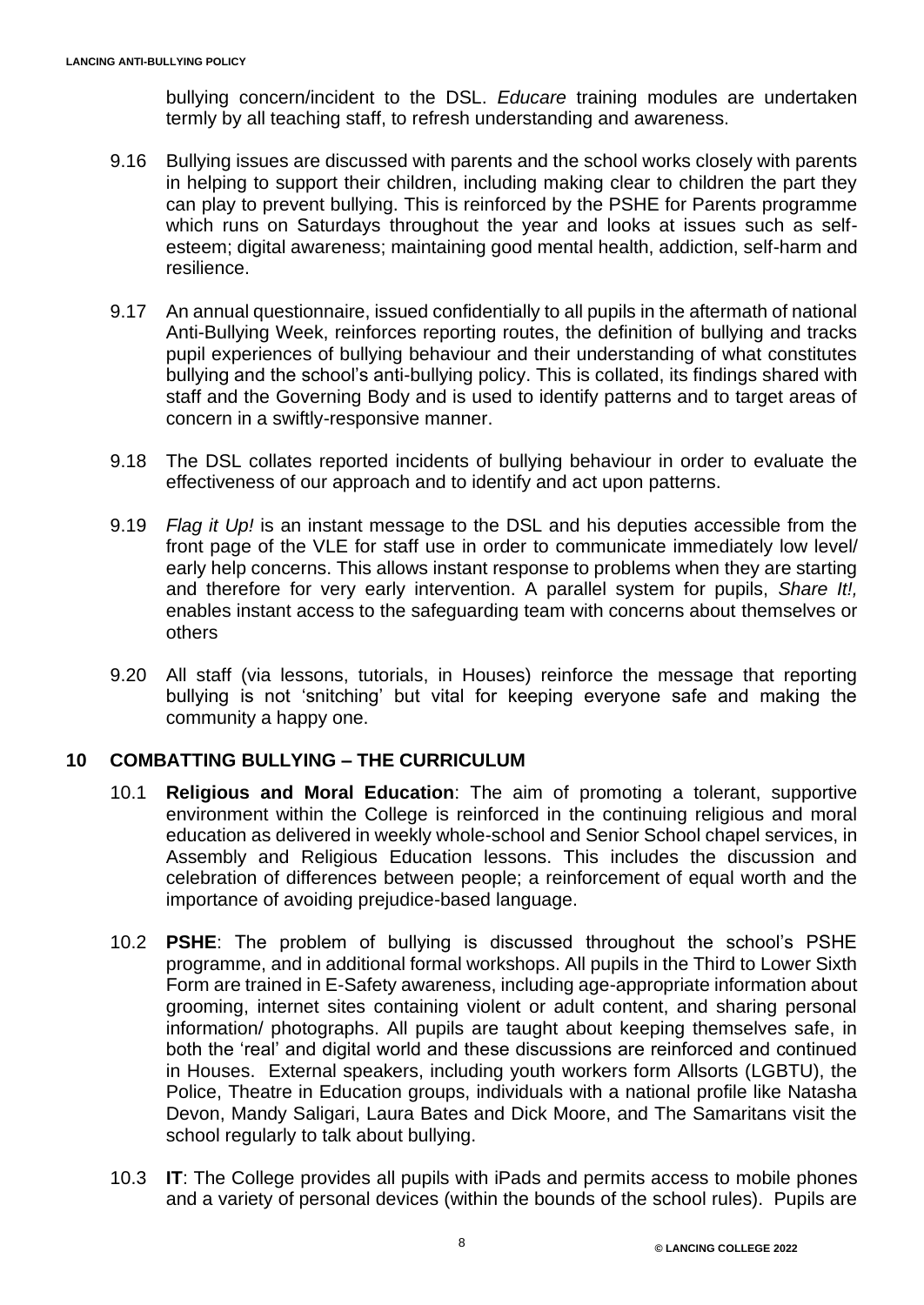safeguarded from potentially harmful and inappropriate online material through education, through the structure of our Acceptable Use Policies, and through monitoring and filtering. The College also celebrates and provides ongoing education in the safe, positive and responsible use of emerging technologies, and Acceptable Use Policies as well as the guiding principles of the school rules make clear pupils' rights, responsibilities and restrictions in using IT (cf school rule 12).

10.4 **The Wider Curriculum**: All teachers have a duty of care and a responsibility to promote a safe and tolerant teaching environment where pupils feel they can contribute without fear of ridicule. It is essential that teachers remain sensitive to the atmosphere in a lesson and act firmly and immediately to stop any bullying, intimidation and ridiculing, (or 'banter' where discomfort is perceived), and communicate concerns swiftly with the Housemaster or Housemistress of pupils concerned. Head Master's Lectures (to which pupils and parents are invited) in recent years have been given by the CEO of the Equalities and Human Rights Commission and a celebrated disability activist. Head Master's Assemblies in recent months have focussed on Holocaust Education the BLM and #Me Too movement; a Sixth Form pupil has preached in Chapel on microaggressions, and a working party of staff was set up to examine curriculum, inclusion and representation which has led to the formation of a group of pupil Inclusion and Diversity Champions, who span the Houses.

# **11 PROCEDURES FOR DEALING WITH BULLYING**

- 11.1 If as a member of staff (and this includes *any* person employed by the College: teachers, support staff, VMTs, sports coaches etc.) you witness an act of bullying or are told of such an incident…
	- stay calm and don't make snap judgements
	- explain clearly why the bullying behaviour is unacceptable
	- separate the pupils involved as appropriate
	- explain to all involved that the incident will be treated seriously and that further action will be taken
	- listen carefully to what the pupil is saying, making notes at the time or immediately afterwards
	- reassure the pupil that s/he has done the right thing in speaking up and indicate what actions you will take in follow up and who you will inform
	- remember that you are not able to quarantee secrecy
	- offer support to the pupil assure him/her that the matter will be dealt with sensitively
	- explore with bystanders what they may or may not have witnessed
	- where necessary, ensure the child's immediate comfort/safety/reassurance by enlisting the help of a friend or another member of staff to stay with the pupil while
	- the incident is reported or investigated further.
	- listen to the bully's side of the story and explore the ways in which they were involved and what they could have done differently

Then, in line with the College's Safeguarding Policy and procedures:

- refer the incident as soon as possible to the appropriate person (Housemaster/Housemistress, Assistant Head Pastoral, the Assistant Head Safeguarding (who is the DSL), Senior Deputy Head, etc.)
- keep a written record of the incident giving details of names of all involved, including witnesses, date and time and a clear account of what happened.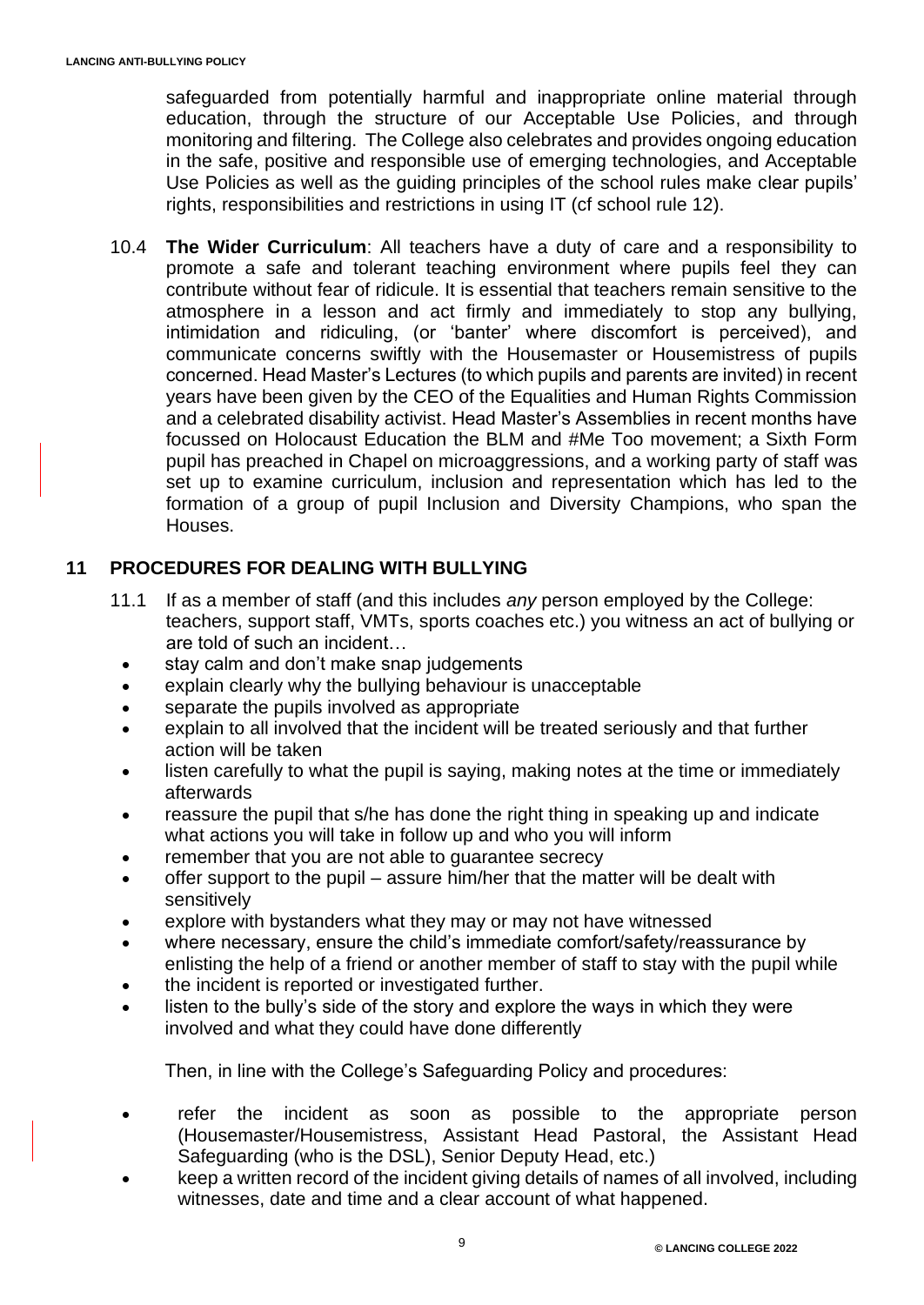- Pass on a brief record to RPD (DSL) using MyConcern, who maintains a central record of bullying incidents
- Continue to support the pupil

# 11.2 **Procedures outside school premises**

Section 89 clause 5 of the Education and Inspections Act 2006 makes it clear that 'head teachers have the power to discipline their students for any bullying incidents outside of school to such an extent as is reasonable'.

The school will therefore respond to reports of bullying outside school by:

- Investigating any reports of bullying outside school that are reported to school staff and acting on these accordingly
- The DSL will communicate with his equivalent in any other school where pupils are reported to be involved (as antagonists or victims) with Lancing College pupils in incidents
- If the misbehaviour is criminal or poses a serious threat to a member of the public, the police will be informed.

# **12 CYBER-BULLYING**

#### 12.1 **Definition**

Cyberbullying is the use of Information and Communications Technology (ICT), particularly mobile phones and the internet, deliberately to hurt or upset someone else.

• Cyberbullying may consist of threats, harassment, embarrassment, humiliation, defamation or impersonation. Cyberbullying may involve the use of email, VLEs, chat rooms, web sites, social networking sites, mobile phones, digital cameras, games and virtual world sites.

#### 12.2 **Some features of cyberbullying which are different from other forms of bullying:**

- Cyberbullying can take place 24/7, intruding into the home and places that have previously been regarded as safe and private
- The audience can be very large and rapidly reached. The difficulty in controlling electronically circulated messages means that the scope and scale of cyberbullying can be greater than for other forms of bullying.
- The profile of the person being bullied and bully may not rely on traditional power imbalances.
- The target of the bully will have evidence of its occurrence through the 'digital footprint', which can potentially be used as evidence.
- There may not be a clear intention to hurt or distress, in some cases. The person responsible may not realise that remarks are publically accessible or persistent or the amplified effect that technologies produce

#### 12.3 **Cyberbullying and the Law**

Whilst there is not a specific criminal offence called cyberbullying, activities can be a criminal offence under a range of laws including:

- The Protection from Harassment Act 1997
- The Malicious Communications Act 1988
- Section 127 of the Communications Act 2003
- The Public Order Act 1986
- The Defamation Acts of 1952 and 1996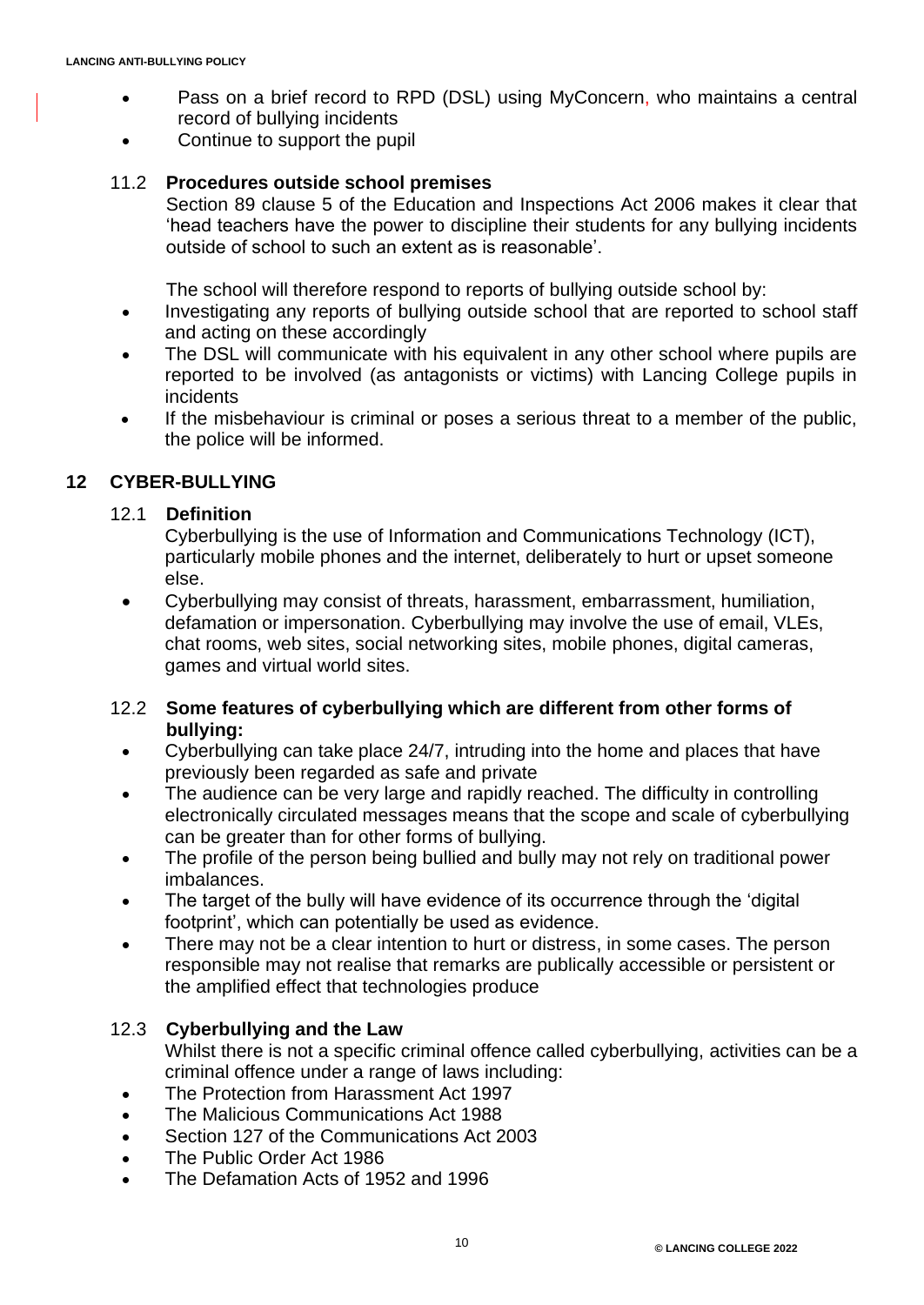# 12.4 **Acceptable-Use Policies**

These govern both pupil and staff use of technologies. All pupil and staff users of ICT within the College agree to abide by and within these policies. The policies are posted on the VLE and their scope includes:

- Rules on the use of equipment, software and network access provided by the school (e.g. ipads, VLE, internet access)
- The use of staff and pupil owned equipment and internet access routes, where they are used on school premises ( e.g. mobile phones, laptops, digital cameras)
- Acceptable behaviour for pupils and employees, including behaviour out of school where potential harm to others or bringing the school into disrepute might be occasioned.

#### 12.5 **Combatting Cyberbullying**

- All pupils in the Third to Lower Sixth Form are trained in E-Safety awareness, including age-appropriate information about grooming, internet sites containing violent or adult content, and sharing personal information/ photographs.
- An annual E-Safety *PSHE For Parents* speaker invites parents of pupils at the College, and Yrs 7 and 8 at the Prep School, to develop their awareness of E-Safety.
- A number of staff have undertaken specific online safety safeguarding training
- The School's Police Liaison Officer talks with the Third and Fourth Form about cyberbullying and the law.
- The Behaviour Policy, the School Rules, Acceptable Use Policies and the Child Protection (Safeguarding) Policies all outline school guidance and information relevant to cyberbullying.
- The College's commitment to the ICT infrastructure, to developing teaching and learning strategies using the VLE and iPads and to fostering independent learning ensures that innovative and engaging use of technologies is supported and the positive use of technology is modelled through safe and effective practice.
- Pupils are taught through lessons and PSHE about how to keep themselves safe when using ICT and are aware of their responsibilities in their use of such technologies.
- Anti-bullying week is dedicated to raising awareness of bullying and reminding staff and students of their responsibilities to report it.
- Duty staff have been trained to be vigilant and to watch and listen for any bullying type behaviours, no matter how small. Recent staff training has focused on social media networking sites and apps.
- The school's technical provision and infrastructure filters and monitors inappropriate content and alerts the school to safeguarding issues; and the IT Department are active in flagging all concerns to the DSL
- The expertise of the Director of IT is used in taking a lead on incidents of the misuse of ICT and in overseeing anti-cyberbullying activity
- The school has robust data protection policies and the management of personal data is in line with statutory requirements.

# 12.6 **Procedures for dealing with cyberbullying**

Members of staff should respond as for any bullying incident with the addition that:

- The victim should be advised to keep any records of the abuse  $-$  text, emails, voice mail, web site or instant message. Screen shots should be taken of messages or web pages and a careful record taken of time, date and site address.
- The member of staff should collect such information as is immediately available (e.g. copies of emails, text messages, photos) and pass on this material/ evidence to those undertaking further investigation.
- The victim should be advised not to retaliate to incidents.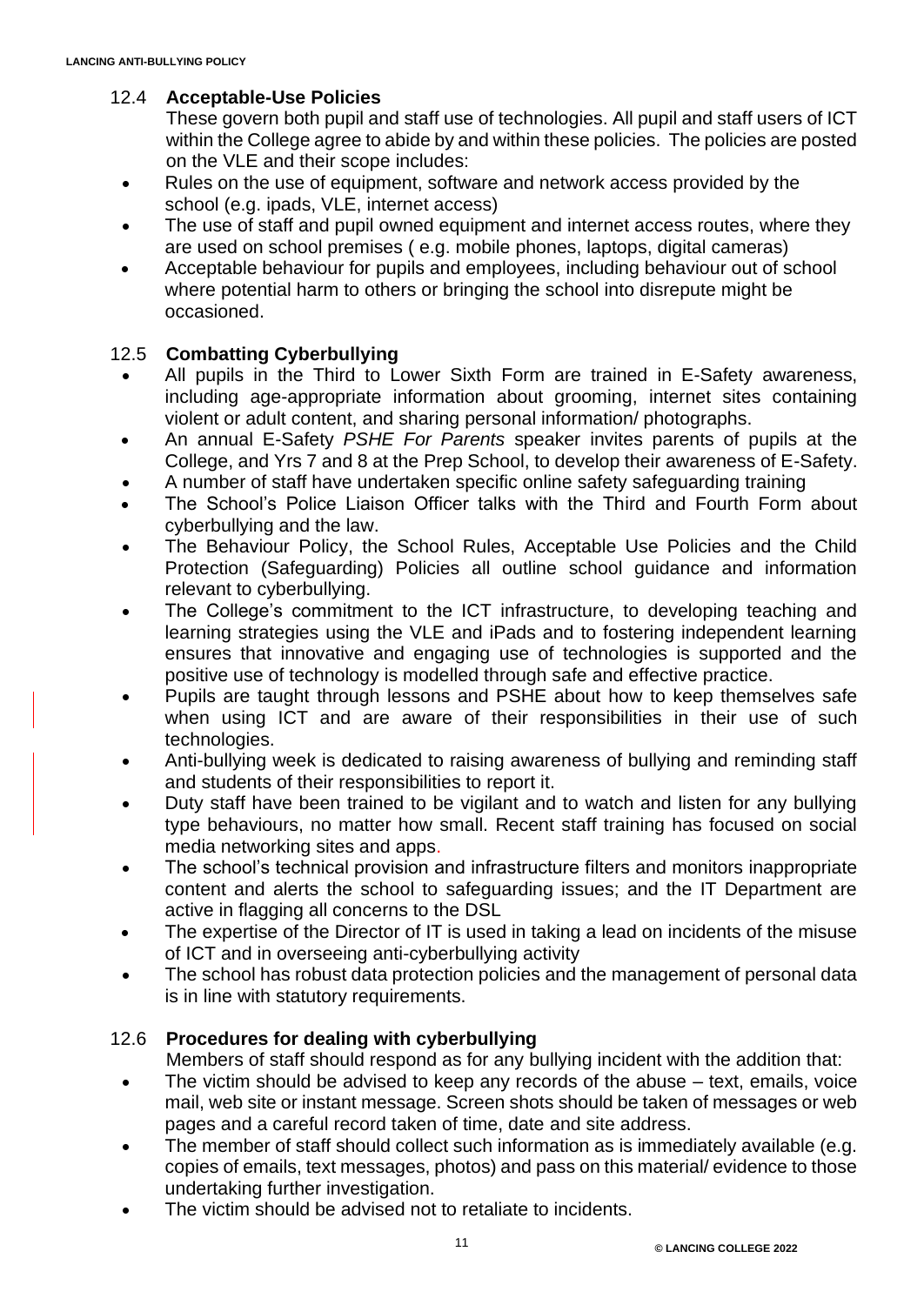- If there is a report or suspicion that a pupil's mobile phone is being used to bully, harass or humiliate another pupil or a member of staff or there is a suspicion of inappropriate content on the phone then it will be confiscated and given to the Designated Safeguarding Lead. The DSL will then gain the password/pin number for the phone from the pupil and investigate the phone along with the Director of IT. Further disciplinary investigation/ discussion will then involve the Senior Deputy Head/ Head Master as appropriate.
- The school may, in law, confiscate and search any mobile phone where there is reasonable cause to believe it contains pornographic images or has been used to commit an offence or contains material which could cause personal injury to any person (including the pupil owning it.)
- https://www.gov.uk/government/publications/searching-screening-and-confiscation
- The list of appropriate people to whom such an incident be reported would include the Director of IT.

# **13 RESPONSES**

13.1 With all incidents, the ultimate goal is for the bullying behaviour to stop - the sooner intervention occurs, the better. This requires the vigilance of all.

If bullying behaviour is low level or happening for the first time, pupils are supported to understand the impact of what has occurred and to resolve things peacefully. All pupils involved in bullying behaviour should be helped to understand that it is unacceptable and that they must take responsibility for their actions, stop and make amends. This dialogue should include consideration of any additional support needs the pupil might have and whether sanctions are required or whether discussion and mediation with those involved is sufficient.

- 13.2 In the event of serious incidents responses and sanctions could include:
	- Anything from being placed on hourly report to suspension or even expulsion, depending on the nature of the incident and the previous record of those involved. Other responses might include the making of particular reparations, Head Master's Detention, house gating or a combination of these. In the case of cyberbullying, any of the above might be deemed appropriate, as might a period of confiscation of a device or circumscribed use of the College network. In all serious bullying incidents, parents are involved / informed of concerns at the earliest opportunity and partnership with parents is seen as crucial in making sure that pupils are clear about the part they can play in preventing bullying, including when they find themselves as bystanders.
- 13.3 In particular circumstances, if the law has been broken in a bullying incident, the College will refer the matter to the police. Where it is unclear whether the law has been broken, the College will seek the guidance of the W Sussex Safeguarding in Education advisor and consult the NSPCC – [When To Call The Police \(Guidance for](https://www.npcc.police.uk/documents/Children%20and%20Young%20people/When%20to%20call%20the%20police%20guidance%20for%20schools%20and%20colleges.pdf)  [Schools and Colleges\)](https://www.npcc.police.uk/documents/Children%20and%20Young%20people/When%20to%20call%20the%20police%20guidance%20for%20schools%20and%20colleges.pdf) in order to inform a response.
- 13.4 A child protection referral will be made in respect of a bullying incident where there is reasonable cause to believe that a child is suffering, or likely to suffer, significant harm.
- 13.5 School rule no. 8 states that 'a pupil who in any way endangers the safety or wellbeing of others, through bullying or other means, is liable to expulsion'. The College's view is that a pupil who persistently makes life miserable for others and has not